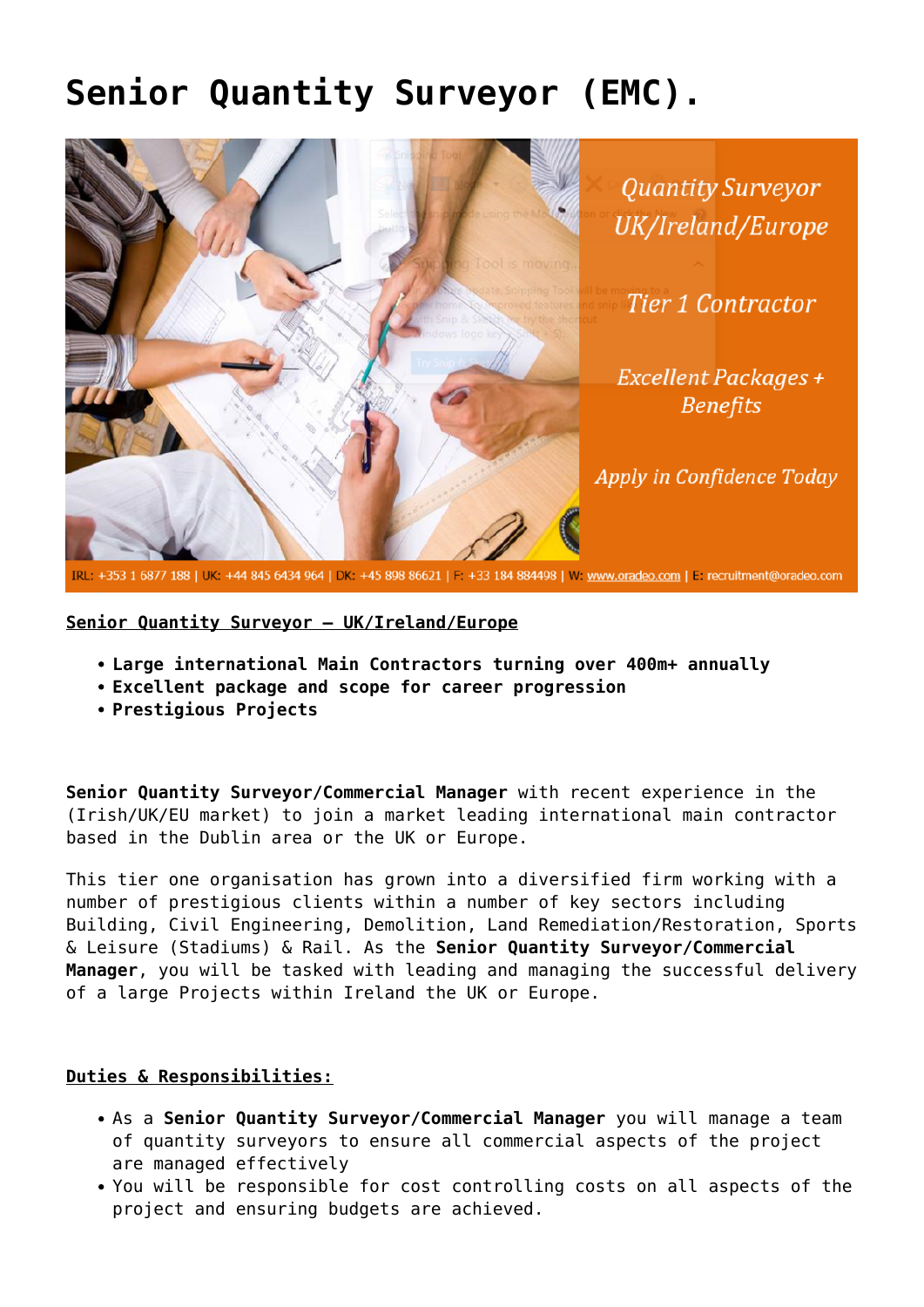- Management of the Client relationships from a commercial perspective and ensuring all final accounts are agreed, whilst retaining the business relationship.
- Proactive engagement with the Project Managers on all live projects, to ensure the business goals are achieved and the commercial interest of the company are protected.
- Monitoring projects through design stage and working with the design team to ensure project deliverables are achieved and project risks are minimised.
- Issuing tender queries and preparation of tender reports and letting of sub-contract packages
- Preparing progress applications and cost reports, and monthly management accounts for each project.
- Reporting to management on the financial progression of projects
- Vetting all main contracts and negotiations of the commercial risks with perspective clients
- General participation in management issues of the company.
- The **Senior Quantity Surveyor/Commercial Manager** will support the Area Manager and take responsibility for the commercial assurance of the projects under management.
- As a member of the commercial team, you will provide commercial assurance of project margin performance through accurate forecasting and identification of issues giving rise to commercial risk, management of commercial performance and cash flow.
- Reviewing and commercial management of all projects, to ensure accurate and reliable reporting
- Ensure compliance with Contract Programme /Schedule and provide weekly reports to construction team on planned versus actual progress

## **Necessary Requirements:**

- 3<sup>rd</sup> level Qualification in Quantity Surveying / Construction economics
- A strong technical background in contracting is essential for this role
- A proven track record of quantity surveying fundamentals is essential.
- Knowledge and experience of working under a GCCC form of contract will be advantageous
- Strong operational skills and an attention to detail
- Have gained a minimum of 10 years' experience working on building projects in Ireland or the UK as Senior Quantity Surveyor/ Commercial Manager, working with a recognised construction company.
- Ideally will have gained experience operating/lead the commercial function on projects in excess of €30 million with large complex projects including mixed use, sports & leisure, commercial, industrial etc.
- Good presentation and general management skills
- Strong written communication abilities, and the ability to negotiate a strong commercial position for the company are also essential

**For more information about this role or others, contact Eavan McCallig at Oradeo Recruitment confidentially on +353 1 687 7188 or apply in confidence.**